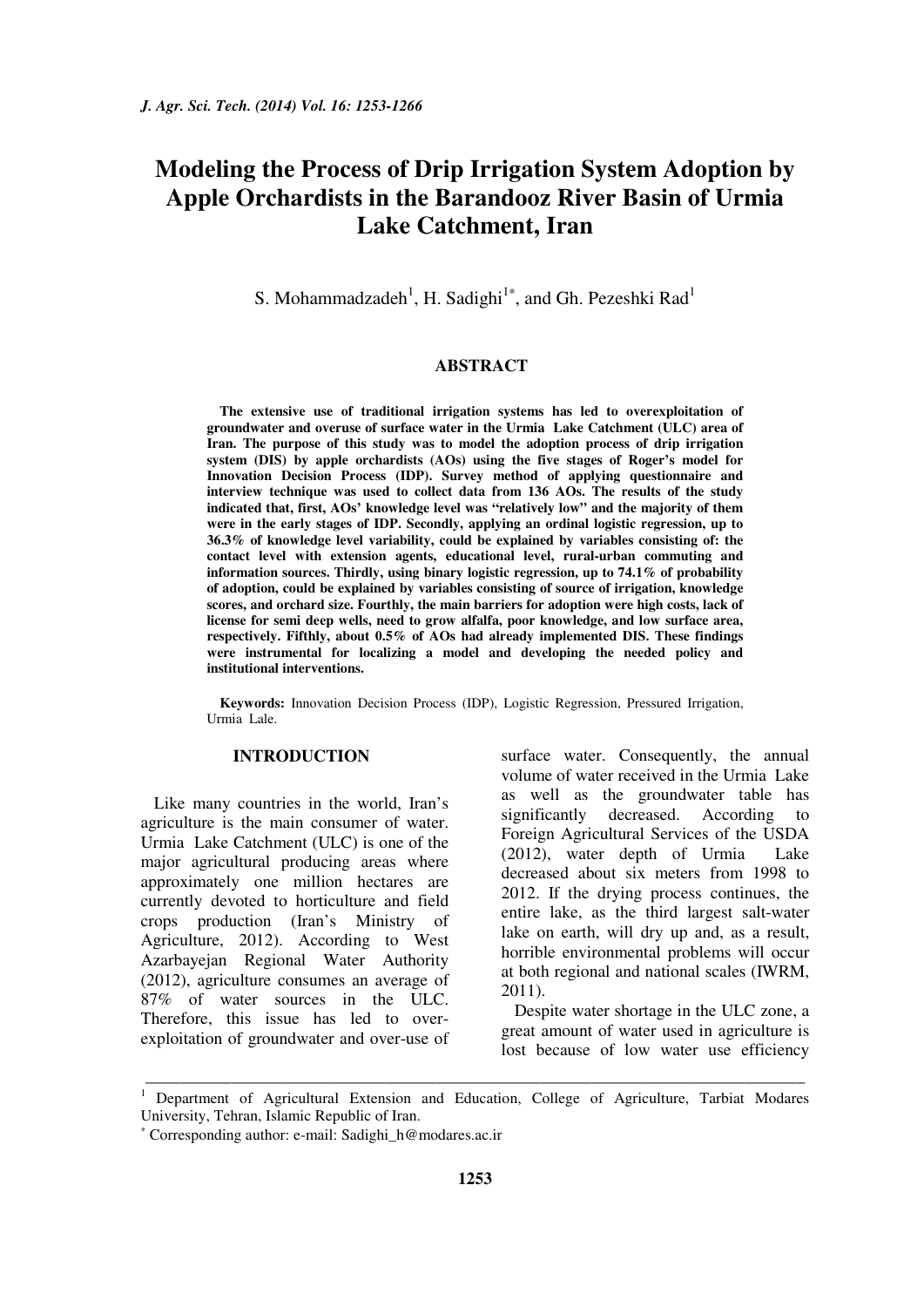(WUE) (about 38%) that derived from using traditional irrigation systems, namely, basin and furrow (Kohansal and Rafiei, 2009; Abbasi *et al.*, 2006). Based on some researches, WUE obtained in DIS and sprinkler irrigation system (SIS) reached as high as 90 and 70%, respectively (Mirjat *et al*., 2006; Soccol *et al*., 2002). Hence, converting traditional irrigation systems to pressurized irrigation systems is being seriously considered.

In spite of converting to DIS, which can increase production costs, there is an economical advantage that makes it worthwhile for adoption. The higher profitability may be due to one or more of the following factors: saving of water per unit of land; saving in other costs (fertilization, weed control, and insecticides); saving energy; introduction of marginal land and water; and improvement in the quantity and quality of the yield (Fishelson and Rymon, 1989; Douh, and Boujelben, 2011). Thus, considerable government efforts have been made to facilitate the adoption of DIS by providing needed equipment, credit and extension services. Nevertheless, the adoption of DIS as an *innovation* is lagging behind.

Diffusion scholars have long recognized that an individual's decision about an innovation is not an instantaneous act, rather, it is a process that occurs over time and consists of a series of different choices and actions through which an individual evaluates a new idea and decides whether or not to incorporate it into his or her ongoing practices (Ruttan, 1996; Rogers, 2003). Rogers (2003) characterized a five-stage model for Innovation Decision Process (IDP) that consists of prior conditions and factors affecting each stage (Figure1). He noted that each stage in the IDP is a potential rejection point, and rejection can occur even after a prior decision to adopt, which is called *discontinuance*.

Caswell and Zilberman (1986) examined the effects of well depth and land quality on



**Figure 1.** A Model of five stages in the Innovation Decision Process (Rogers, 2003).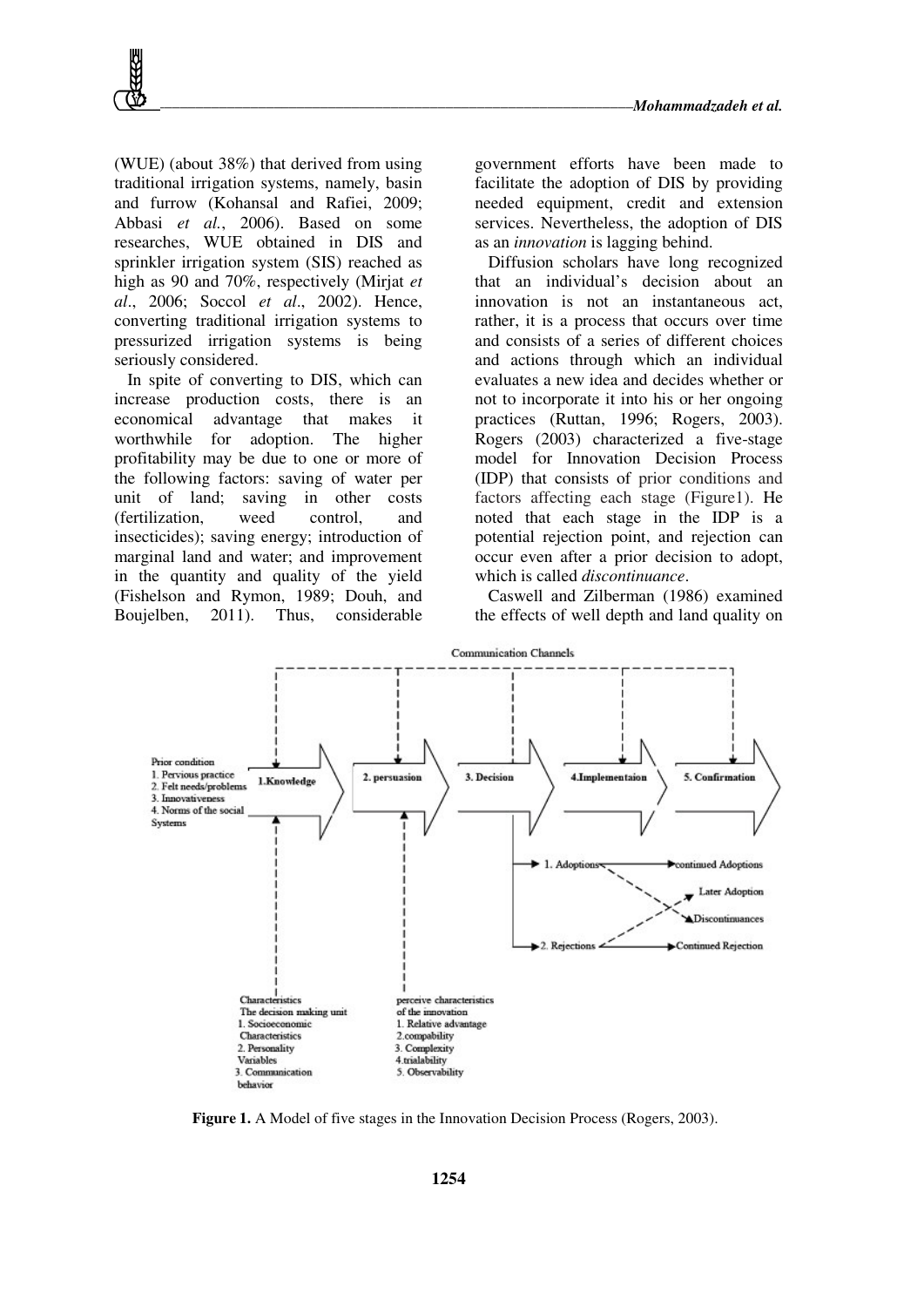a farmer's choice of irrigation system using a production function approach. The adoption and diffusion of drip irrigation technology in Hawaii were examined by Shrestha and Gopalakrishnan (1993). Skaggs (2001) studied current high-tech irrigation system usage, drip irrigation usage, and plans for future drip irrigation adoption by Chile Pepper producers in New Mexico. Kumar (2012) addressed the factors limiting or enhancing the adoption of DIS, and policy actions needed at different levels to speed it up. Kulecho and Weatherhead (2006) examined the factors affecting adoption of small-scale low-cost drip irrigation in Kenya, using the Rogers' (1995) model for IDP as the framework of the study. Bagheri and Ghorbani (2011) compared the adoption, discontinuance, and non adoption of SIS among 3 groups of farmers who were trained to apply those in Iran.

Given this backdrop and considering Rogers' model as theoretical framework, the purpose of this study was to model the decision making process in adoption of DIS by AOs in the Barandooz River Basin **(**BRB) of ULC area. The objectives were to:

Describe the current practices of AOs;

Determine AO's positions in the DIS decision process;

Assess their knowledge regarding DIS, and

Examine factors that affect their adoption process.

#### **MATERIALS AND METHODS**

#### **Research Area**

ULC lies in northwest of Iran at an altitude of about 1300-3000 m above sea level, among three provinces as West Azerbaijan, East Azerbaijan and Kurdistan (Figure 1). The total ULC area is about 51,876 square kilometers, which is 3.15% of the entire country (out of the 165 million ha), and includes 7% of the total surface water in Iran (IWRM, 2011). ULC has semi arid climate with annual average precipitation of around 340 mm. There are fourteen perennial streams and seven intermittent streams in the lake basin. Barandooz River is one of perennial streams with 70 kilometer length, 1,318 km<sup>2</sup> basin surface area and a total annual discharge value of about  $265\times106$  m<sup>3</sup> (WARWA, 2012). BRB was the research area for this study and is considered to be one of the main apple producing areas in Iran (Figure 2). The main reasons for selecting ULC in general and BRB in



**Figure 2.** The location of ULC in Iran (right) and the location of Barandooz River Basin BRB in ULC (left).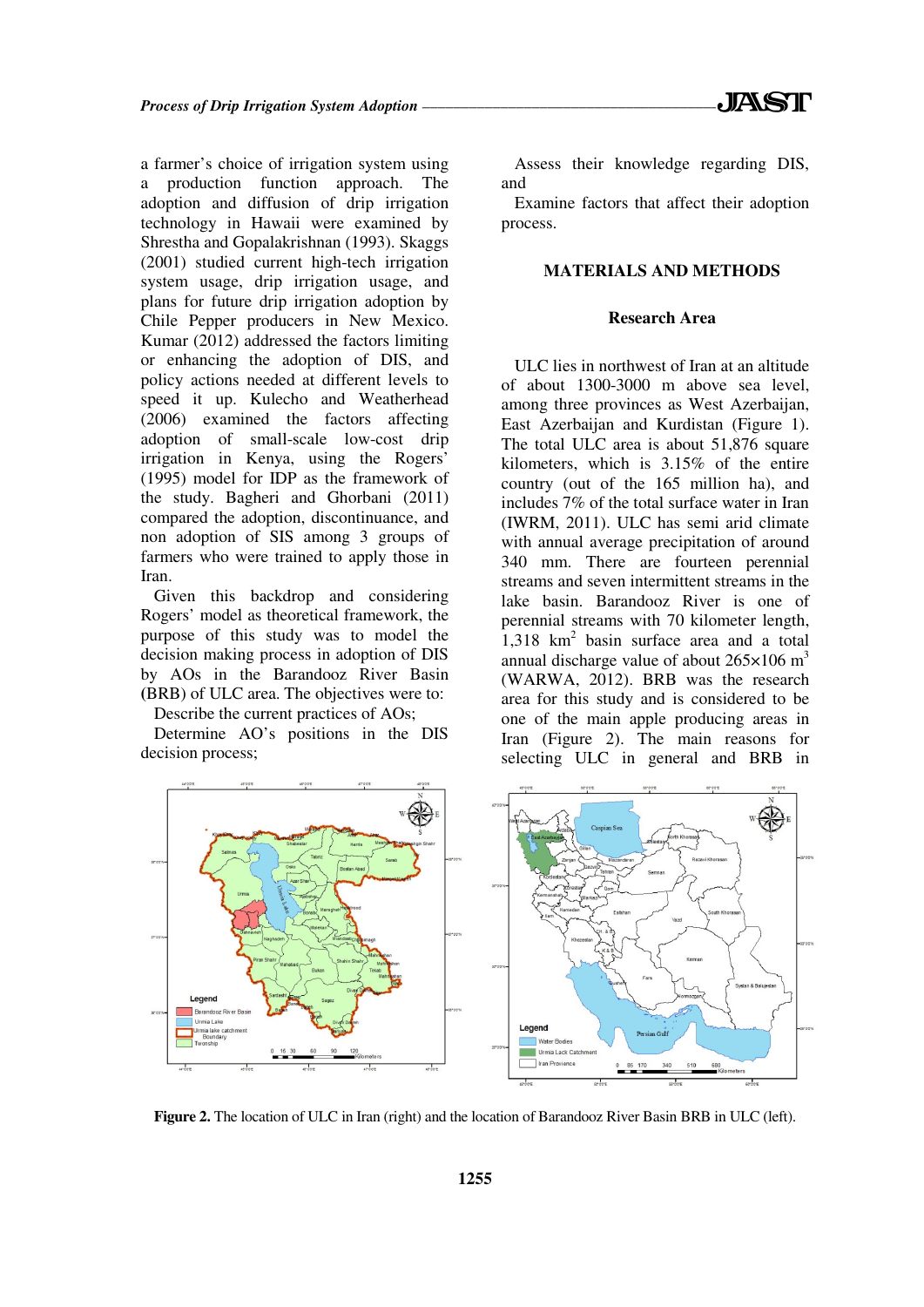particular as research areas were its problematic situation regarding expansion of apple orchards in recent years, thereby increasing demand for surface and ground water. Of course, the ULC zone is considered to be one of the main apple producing areas in Iran, which produces about 40 percent (one million tons) of national apple production (Iran's Ministry of Agriculture, 2008). Therefore, adoption and implementation of the DIS in this area is considered as one of the best solutions to increase WUE. Particularly, BRB is the main apple producing area in ULC and the top national apple producers are usually chosen from this region. Similarly, the AOs in BRB zone are considered as leaders for other AOs in ULC area, therefore, the probability of adoption of DIS in this region is very high and the results of this study could be adapted to other regions.

#### **Data Sources**

The target population was all the AOs in the BRB (3127) and the list of their names and addresses was accessible from West Azerbaijan Province Agriculture Organization. A simple random sampling method was used and sample size was determined through a pretest from 30 AOs according to Nyariki (2009) and Equation 1:

$$
n = \sum_{\frac{p}{2}}^2 \frac{p(1-p)}{d^2} \tag{1}
$$

Where,  $n$  is sample size,  $Z$  is the statistical certainty set at the 95% confidence level (Z= 1.96) for an error risk (α) of 5%, *p* is the estimated level (65%), and *d* is the precision (0.08). This test yielded a sample size of 136.

This research used a survey design and face to face interview technique as means of data collection. The instrument for data collection was a self-designed structured questionnaire. Face and content validity of the questionnaire were confirmed by a panel consisting of agricultural extension agents, horticulturists, and irrigation experts. A Cronbach alpha coefficient of 79% was calculated, indicating high reliability of the questionnaire (Carmines and Zeller, 1979).

#### **Analytical Models**

Prior to modeling DIS decision process, the AOs' stages in the DIS decision process were identified by a 5-option question. Then, the knowledge scores, which were determined by testing technique, were calculated by sum of 12 True/False type questions for all of AOs. Thereafter, the scores were categorized into three levels, namely, low (0-4), moderate (5-8), and high  $(9-12)$ .

Using SPSS 19, ordinal logistic regression was used for modeling knowledge level that was based on ordinal scale (Table1) and binary logistic regression was used for modeling of persuasion dichotomous variable (Tabachnich and Fidell, 2007). Due to the small number of adopters, modeling was not carried out in decision stage. None of AOs were into implementation or confirmation stage. Therefore, these stages were not applicable and not analyzed.

In modeling AO's knowledge level, it was assumed that  $v^*$  denote a latent (unobserved) variable that represents the "levels of knowledge",  $\mathbf{\hat{y}}$  the observable variable, and  $\tau$  the thresholds for levels of knowledge  $(\tau_1 = 5 \text{ and } \tau_2 = 8)$ , such as Equation 2 must hold in an ordered model:

$$
y_i = \begin{cases} \text{low if } y^* < \tau_1 \\ \text{mod} \text{erate if } \tau_1 \le y^* \le \tau_2 \\ \text{high if } y^* > \tau_2 \end{cases} \tag{2}
$$

This latent variable  $y^*$  can be estimated using the structural model:

$$
y_i^* = x_i \beta + \varepsilon_i \tag{3}
$$

Where,  $\mathbf{x}$  is a vector of variables explaining  $y^*$ ,  $\beta$  is the associated vector of coefficients, and  $\mathcal{E}$  is the error term for each farmer *i*. If the error terms of equation are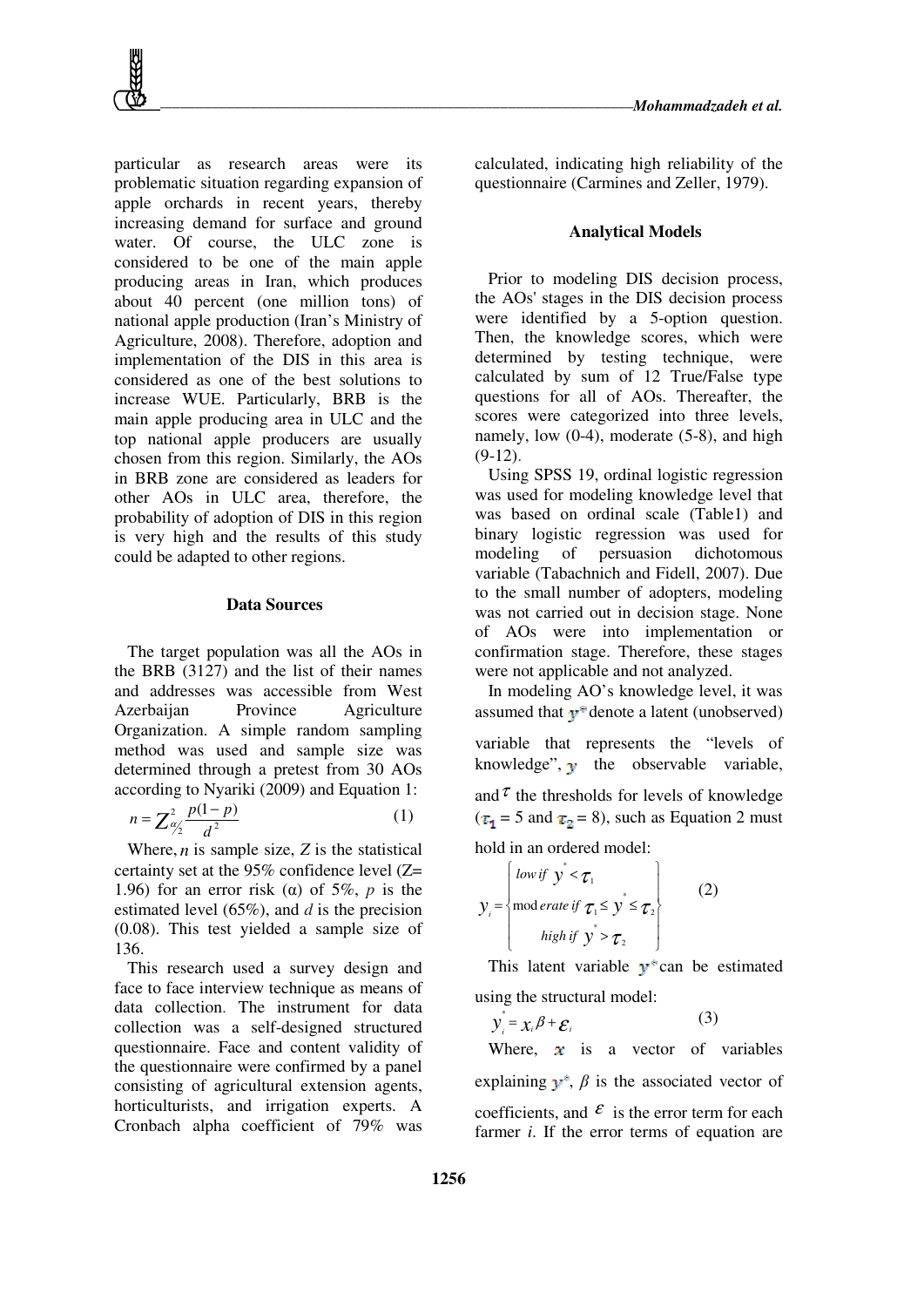| Acronym                                                                                      | Description                                            | Type of measure                             |  |  |  |
|----------------------------------------------------------------------------------------------|--------------------------------------------------------|---------------------------------------------|--|--|--|
| Dependent variables                                                                          |                                                        |                                             |  |  |  |
| AO's $a$ knowledge score regarding DIS $b$<br>Knowledge score<br>Scores $(0 \text{ to } 12)$ |                                                        |                                             |  |  |  |
| Knowledge level                                                                              | AO's knowledge level regarding DIS                     | Scoring: Low $(0-4)$ ; Moderate $(5-8)$ ,   |  |  |  |
|                                                                                              |                                                        | and High $(9-12)$                           |  |  |  |
| Persuasion                                                                                   | Whether a AO like or dislike DIS                       | Dummy (1: If like, 0: If dislike)           |  |  |  |
| Adoption                                                                                     | Whether a AO will or will not use DIS                  | Dummy (1: If will use, 0: If won't use)     |  |  |  |
| Independent variables                                                                        |                                                        |                                             |  |  |  |
|                                                                                              | $AO'$ age                                              | Years                                       |  |  |  |
| <b>EDUL</b>                                                                                  | <b>Educational levels</b>                              | Number of years of formal education         |  |  |  |
| EXPL                                                                                         | experience level                                       | Years                                       |  |  |  |
| <b>RUCOM</b>                                                                                 |                                                        | Number times a month                        |  |  |  |
|                                                                                              | Rural-urban commuting                                  | Rials                                       |  |  |  |
| MI                                                                                           | Monthly income                                         |                                             |  |  |  |
| <b>MAR</b>                                                                                   | Marriage                                               | Dummy (1: If married, 0: If single)         |  |  |  |
| <b>NCHLD</b>                                                                                 | Number of children                                     | <b>Numbers</b>                              |  |  |  |
| <b>EDULCHLD</b>                                                                              | Educational levels of AO' children                     | Sum of years of formal education            |  |  |  |
| MECL                                                                                         | Mechanization level                                    | Number of orchard machinery of AO           |  |  |  |
| TF                                                                                           | Type of farming: Orchardist; agronomy; animal          | Dummy $(1:$ If yes, $0:$ If no)             |  |  |  |
|                                                                                              | husbandry; and non-agriculture                         |                                             |  |  |  |
| <b>IRGWSOU</b>                                                                               | Irrigation water source: River; semi deep well; deep   | Dummy $(1:$ If use; 0: If not use)          |  |  |  |
|                                                                                              | well; and spring                                       |                                             |  |  |  |
| <b>TIRGS</b>                                                                                 | Type of irrigation systems used by AO                  | 1: If basin; 2: If furrow, 3: If $DIS$      |  |  |  |
| <b>NIRG</b>                                                                                  | Number of irrigation                                   | Number times a crop year                    |  |  |  |
| <b>SFOW</b>                                                                                  | Status of farm ownership                               | 1: If owned, 2: If rented                   |  |  |  |
| <b>ORSI</b>                                                                                  | Orchards size                                          | Hectare (ha)                                |  |  |  |
| <b>NORF</b>                                                                                  | Number of orchards fragmentation                       | <b>Numbers</b>                              |  |  |  |
| <b>CONLAEA</b>                                                                               | the contact level with agricultural extension's agents | $0 = No$ ; $1 = Very low$ ; $2 = Low$ ;     |  |  |  |
|                                                                                              |                                                        | $3 =$ Moderate; $4 =$ High, $5 =$ Very high |  |  |  |
| FR, AEA,                                                                                     | Communication channels: Friends and acquaintances;     | Dummy $(1:$ If use, 0: If not use)          |  |  |  |
| TV, RAD, SAT,                                                                                | agricultural extension' agent; TV; radio; Satellite;   |                                             |  |  |  |
| INT, SUPIN,                                                                                  | Internet; suppliers of inputs, and publication of      |                                             |  |  |  |
| <b>PUB</b>                                                                                   | extension service                                      |                                             |  |  |  |

Table 1. Description of the variables used in modeling of DIS decision process.

*a* Apple orchardists, *<sup>b</sup>* Drip irrigation system.

assumed to have a logistic distribution, the probability that a farmer *i* will choose one of the categories *j* (the levels of knowledge) can be expressed as an ordinal logit model:

$$
p(y_i > j) = \frac{\exp(\pmb{\alpha}_j + x_i \beta)}{1 + [\exp(\pmb{\alpha}_j + x_i \beta)]}, j = 1, 2, 3
$$
 (4)

Where,  $\alpha$  is the constant term, and  $\beta$ corresponds to the coefficients of a vector of variables *X*. Since the ordered logit model estimates one equation over all levels of the response variable, the test for proportional odds examines whether our one-equation model is valid.

Binary logistic regression, which was used to link the probability of a dichotomous outcome (such as adoption or non adoption) to the set of explanatory variables, has been<br>widely applied in adoption studies widely applied in adoption studies (Fishelson and Rymon, 1989; Skaggs, 2001; He *et al*., 2007; 2008; Jara-Rojas *et al.*, 2012). For modeling purposes, persuasion stage *y* was assumed to be the decision to like DIS technology and *X* was a vector of explanatory variables related to like. For the farmer  $i$ ,  $Z_i$  is an indirect utility derived from the adoption decision, which is a linear function of explanatory variables (X) that is expressed as:

$$
Z_i = X_i \beta \tag{5}
$$

Regarding the adoption, decision of farmers is specified as  $Y = f(X, \varepsilon)$ . If the error terms of equation are assumed to have a logistic distribution, the probability that a farmer i will like DIS can be expressed as a binary logit model:

$$
P_i(Y_i=1) = \frac{\exp^{x_i \beta}}{1 + \exp^{x_i \beta}}
$$
 (6)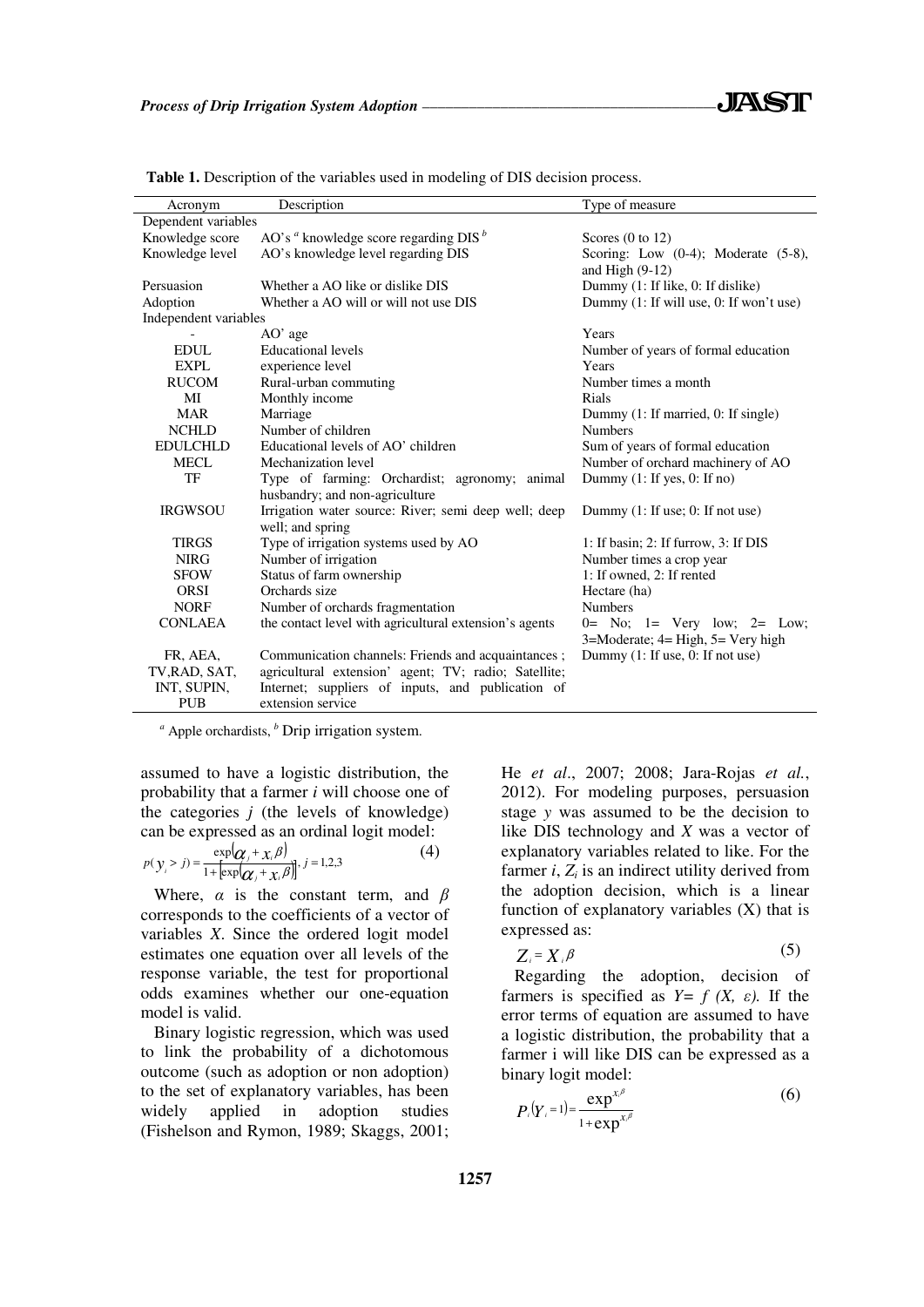

Where,  $P_i$  denotes the probability of the farmer *i* like event,  $Y_i$  is the dependent variable, which would be represented by "like", and takes on the value of 1 for the farmer *i* that persuaded to DIS, while 0 is the value if "dislike" occurred. The validity of both models was tested by Omnibus and Hosmer & Lemeshow Goodness-of-Fit tests (Hosmer and Lemesho, 2000).

#### **RESULTS**

#### **Profile, Current Practices, and Felt Needs of AOs**

The demographic, socioeconomic, and occupational characteristics of AOs are presented in Tables 1 and 2. Orchardists did not only grow orchards but also raised animals and crops. The information sources of AOs regarding agricultural issues were, respectively, friends and acquaintances (81.8%); TV (75%); extension agents  $(62\%)$ ; radio  $(51\%)$ , suppliers of inputs (10.5%); publications of extension service (3.5%); and Internet (1.5%).

The majority of the AOs used groundwater extracted by semi-deep wells (66.7%) or deep wells (23%) and about 24% of them used surface water supplied by Barandooz River or its branches. 18% of AOs used both ground and surface water. Deep wells were

used in cooperative manner with other users. Considering the average number of irrigations (8 times a crop year), irrigation interval was about 15 days. Hence, deficit of irrigation water was the main problem for many of the AOs. The decline of ground water table was another major common problem among the AOs whose sources of irrigation water were groundwater being extracted through semi deep wells. Development of diseases such as Apple Black Spot and White Root Rot were the

#### **Determining AO's Statues in the DIS Decision Process**

main problems of AOs using basin (flood)

irrigation system.

The distribution of respondents by their stages in the IDP is shown in Table 3. The majority (about 60%) of the AOs who were in persuasion or decision stages determined that they "like" DIS and the remaining (about 40%) "Dislike" it. Only nine people out of 30 AOs that were in decision stage adopted the DIS and were going to implement it; the rest rejected it.

## **Measuring and Scoring of AO's Knowledge Regarding DIS**

The average knowledge score achieved by AOs regarding "DIS" was

| Variable                           | Minimum | Maximum | Mean     | SD       |
|------------------------------------|---------|---------|----------|----------|
| <b>CONLAEA</b>                     |         |         | 1.8      | 0.8      |
| Number of children                 |         |         | 3.       | 1.7      |
| Educational levels of AO' children |         | 15.2    | 7.8      | 3.4      |
| Number of irrigation               |         | 13      | 8.3      | 1.9      |
| Orchards size                      | 0.2     | 12      | 1.8      | 1.6      |
| Number of orchards fragmentation   |         | 9       | 2.16     | 1.26     |
| $AO'$ age                          | 23      | 84      | 54.5     | 13.5     |
| Mechanization levels               |         | 10      | 2.3      | 2.8      |
| experience level                   |         | 70      | 31       | 14       |
| Rural-urban commuting              |         | 30      | 12.38    | 8.37     |
| Monthly income (Thousands Rial)    | 1000    | 25000   | 6376.250 | 4481.107 |

**Table 2.** Statistics of continuous variables used in the modeling of DIS decision process (n= 136).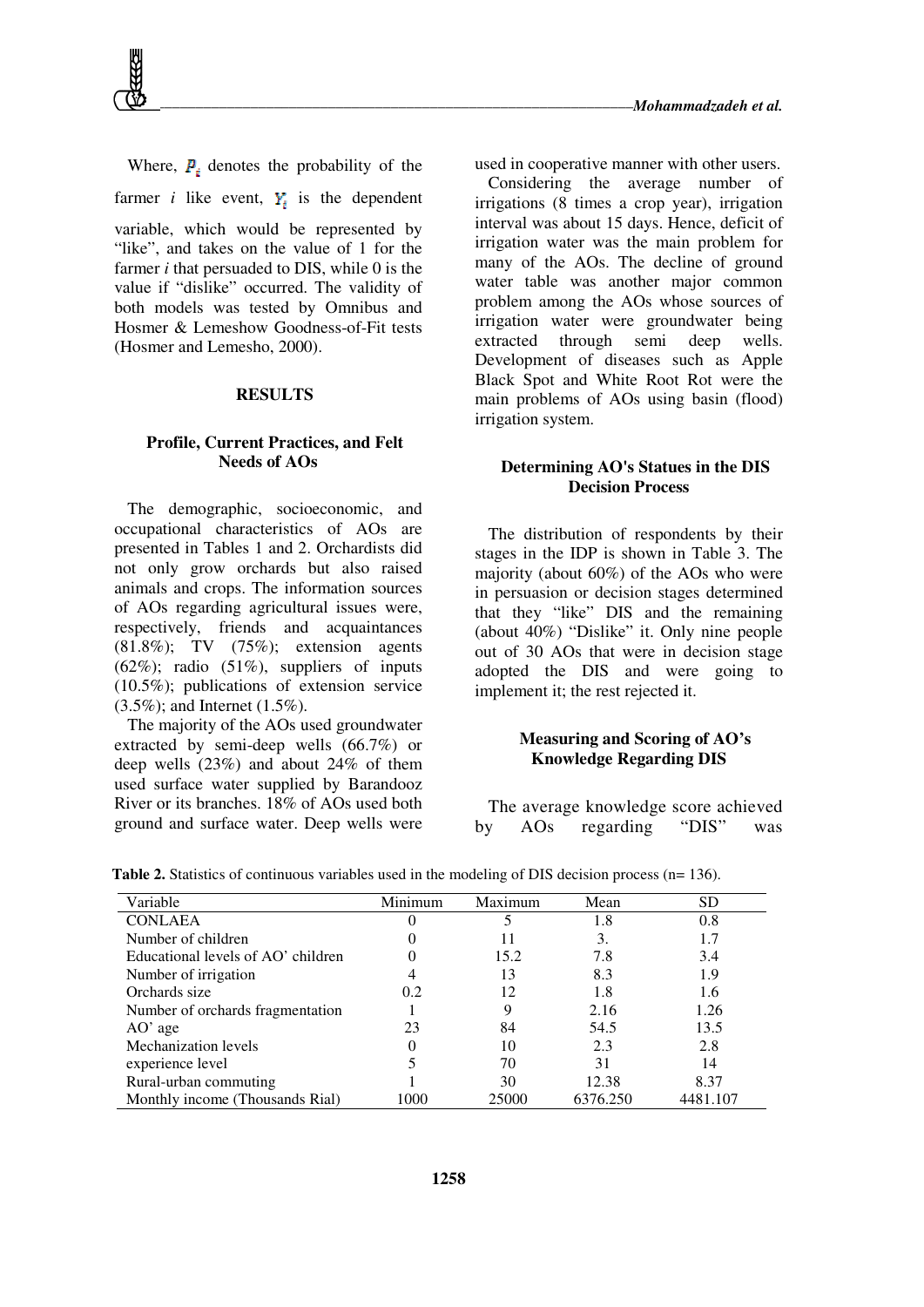| Stage in the                                                                                                                   |                                                                                                        | Number                      | Frequency |
|--------------------------------------------------------------------------------------------------------------------------------|--------------------------------------------------------------------------------------------------------|-----------------------------|-----------|
| Innovation-                                                                                                                    | <b>Items</b>                                                                                           |                             | $(\%)$    |
| Decision                                                                                                                       |                                                                                                        |                             |           |
| No knowledge                                                                                                                   | I had never heard of drip irrigation before hearing the<br>description provided in this questionnaire. | $\mathcal{D}_{\mathcal{L}}$ | 1.47      |
| I understand its purposes and features, but have not<br>Knowledge<br>decided whether or not I like or dislike drip irrigation. |                                                                                                        | 18                          | 13.24     |
| Persuasion                                                                                                                     | I have decided. I like or dislike drip irrigation.                                                     | 86                          | 63.24     |
| Decision                                                                                                                       | I have decided. I will or will not use drip irrigation.                                                | 30                          | 22.06     |
| Implementation                                                                                                                 | I am using drip irrigation.                                                                            | $\Omega$                    | 0.00      |
| Confirmation                                                                                                                   | I have used drip irrigation long enough to evaluate                                                    | 0                           | 0.00      |
|                                                                                                                                | whether or not will be it as part of my future in orchid.                                              |                             |           |
|                                                                                                                                | <b>SUM</b>                                                                                             | 136                         | 100       |

**Table 3.** Respondents' profile of DIS decision stages.

approximately **5.5** out of 12, which is considered as "moderate to low". Their knowledge levels were considered as "low" for  $35$  (about  $26.1\%$ ), "moderate" for 68 (50%), and "high" for 33 (23.9%). The knowledge of AOs about DIS advantages were responsible for increased WUE; reduced labor cost; and decreased disease, respectively. As for the disadvantageous features of DIS, the required technical knowledge was pointed out as the most important variable (Table 4).

## **Modeling Factors Influencing Decision Making Process in Adopting DIS**

#### **Knowledge Stage**

Based on the *Chi*-Square statistic (35.136) and *P*< 0.01, two estimated intercept-only and final regression models had convergence, hence were considered as suitable. According to goodness-of-fit statistic, *p*-values for both Pearson and Deviance *Chi*-squares were > 0.05, hence the models fit to data (Hosmer and

**Table 4.** Apple orchardists' (AO's) knowledge regarding "DIS".

|               | Items                                                                                                    | Awareness |       | Priority |
|---------------|----------------------------------------------------------------------------------------------------------|-----------|-------|----------|
|               |                                                                                                          | N         | $\%$  |          |
| Advantages    | Drip irrigation can help to use water efficiently.                                                       | 134       | 98.18 |          |
|               | Drip irrigation can reduce labor cost.                                                                   | 116       | 84.04 |          |
|               | Drip systems are adaptable to oddly shaped fields or those with uneven                                   | 12        | 9.12  | 12       |
|               | topography or soil texture.                                                                              |           |       |          |
|               | The application of drip irrigation system can control the weeds growth.                                  | 59        | 43.43 | 6        |
|               | Conditions may be less favorable for disease development.                                                | 98        | 71.90 | 3        |
|               | Precise application of nutrients is possible using drip irrigation.                                      | 31        | 22.63 | 8        |
|               | Holding the promise of increased yield and quality.                                                      | 62        | 45.62 |          |
|               | Timely application of herbicides, insecticides, and fungicides is possible.                              | 25        | 18.38 | 10       |
| Disadvantages | Drip emitters are easily plugged by silt or other particles not filtered out of<br>the irrigation water. | 53        | 38.69 | 7        |
|               | Drip Irrigation causes concentration of salts on soil surfaces.                                          | 18        | 13.14 | 11       |
|               | Technical knowledge is required to use drip irrigation.                                                  | 91        | 66.79 |          |
|               | Rodents may hurt drip irrigation system.                                                                 | 26        | 19.34 | 9        |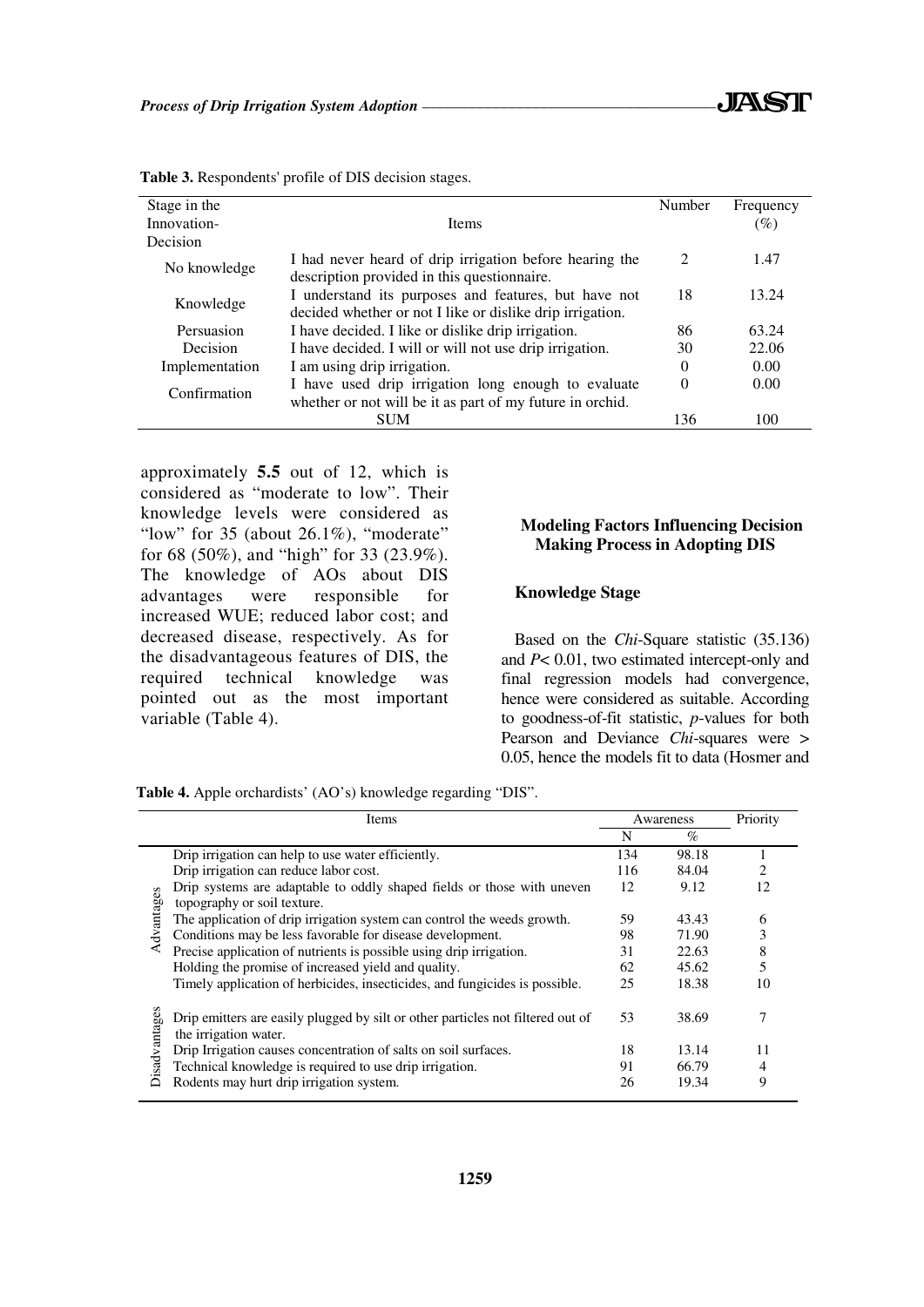

Lemesho, 2000). The Pseudo *R*-squares showed that up to 36.3% of the knowledge level variations could be explained by four independent variables (Table5). Considering the significance of *Chi*-square statistic, the proportional odds assumption appears to have held, therefore, the ordinal logistic regression gives two parallel equations as equation7 in the below.

Where,  $\gamma_i$  is the cumulative probability of , (*i* regarding DIS of i<sup>th</sup> level of knowledge and  $a_1$  and  $a_2$  (constant values) are given in the Table 5.

#### **Persuasion Stage**

The results of Omnibus test, namely, the large *Chi*-square value (24.119) and the small p-value (P< 0.01), showed that the predictive power of the entire variables was acceptable. Furthermore, the results of Hosmer and Lemeshow statistic indicated a large P-value  $(sig = 0.628)$  in third step, which means that the predicted probabilities for a covariate equate the observed probabilities. Finally, Cox

and Snell and Negelerke Pseudo *R*-squares showed that the model that includes the three variables of semi deep wells, knowledge score, and orchard size explained up to 74.1% of variation in "persuasion" variability (Table 6). The model correctly predicted 88.1% of persuaded and non-persuaded farmers. Thus, the binary logistic regression model is as equation 8 in the below.

Where, 1 is "like" status that is on the logit scale.

#### **AOs' Viewpoint about Barriers of Adoption of DIS**

Based on the respondent's comments, most of the AOs faced various barriers for adopting the DIS. These barriers were the high cost of installation and maintenance of DIS (86% of farmers), lack of license for well (60%), the livestock need for alfalfa (40% of farmers), poor knowledge (33.3%), the small size and fragmentation of orchard holdings (15%), lack or high cost of electrical power (10%), sufficient water

$$
y_i = \frac{\exp{\{\alpha_i + 0.787CLAEA + 0.415EDUL - 0.095RUCOM - 1.399nonuseoffriends\}}}{1 + \exp{\{\alpha_i + 0.787CLAEA + 0.415EDUL - 0.095RUCOM - 1.399nonuseoffriends\}}} = 1, 2)
$$
(7)

 $P(Y = 1) = -9.098 + 0.655 * ORSI + 0.917 * knowledge score + 2.432 * u sin gsemideepwell + \varepsilon$  (8)

|        |                                     | B        | SЕ    | Wald  | Sig       | Exp(<br>B) |
|--------|-------------------------------------|----------|-------|-------|-----------|------------|
| Step 1 | Orchard size                        | .574     | .191  | 9.075 | $.003***$ | 1.776      |
|        | Constant                            | $-2.973$ | .960  | 9.587 | $.002***$ | .051       |
| Step 2 | Orchard size                        | .726     | .249  | 8.502 | $.004***$ | 2.066      |
|        | Orchardists' knowledge score        | .767     | .308  | 6.183 | $.013*$   | 2.153      |
|        | Constant                            | $-7.571$ | 2.458 | 9.482 | $.002***$ | .001       |
| Step 3 | Orchard size                        | .655     | .240  | 7.411 | $.006***$ | 1.924      |
|        | Orchardists' knowledge score        | .917     | .387  | 5.617 | $.018*$   | 2.501      |
|        | Using semi deep well for irrigation | 2.432    | 1.188 | 4.189 | $.041*$   | 11.378     |
|        | Constant                            | $-9.098$ | 2.972 | 9.369 | $.002***$ | .000       |

**Table 6.** Parameter estimates of the binary logistic regression model for persuasion of DIS (n= 116).<sup>*a*</sup>

*a* Observed Percentage of dependent variable: Like= 70 (60%), Dislike= 46 (40%). Omnibus Test: *Chi*square= 24.119;  $Sig = 0.000$ , Hosmer and Lemeshow Test: *Chi*-square= 9.357;  $df = 7$ ;  $Sig = 0.628$ ; 2log likelihood= 53.785 (a); Cox and Snell  $R^2$ = 0.556, Nagelkerke  $R^2$ = 0.741. Overall Percentage of corrected predictions, 88.1%.

\* Significance at 5%, \*\* Significance at 1%.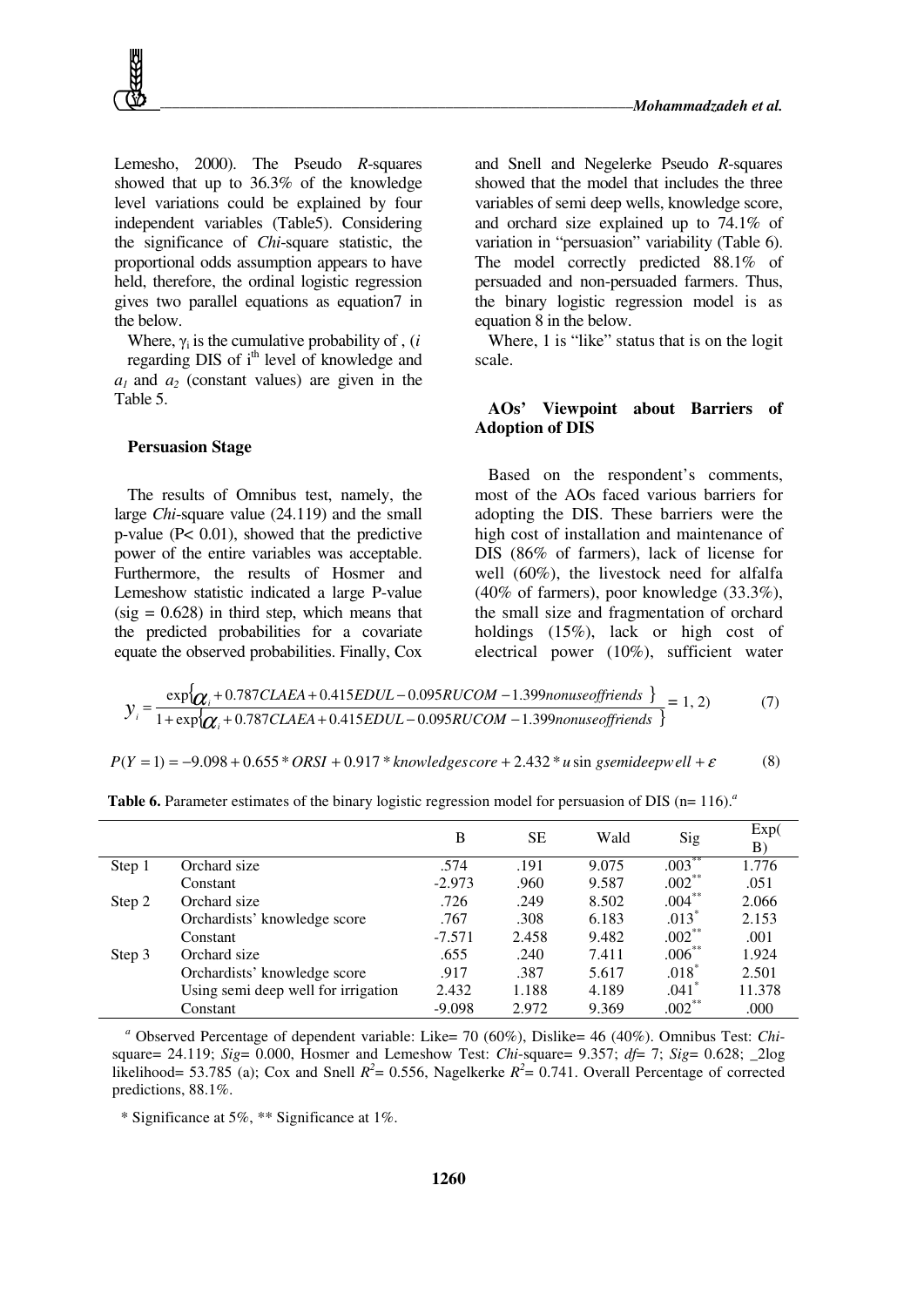supply (12%), age of trees (8%), use of deep well in cooperative manner (6.7%), and problems with credit loans (3.3%), respectively.

#### **DISCUSSION**

Based on the results, the theoretical model could be modified to generate a localized model for the AO's DIS decision making process in the BRB (Figure 3).

#### **Education and Adoption**

Based on farmer's comments and according to modeling persuasion stage, one of the most important factors affecting adoption of DIS was knowledge score.  $Exp(\beta)$  showed that holding all the other independent variables constant, for every 1 unit increase in knowledge score, we expect a 2.5 times increase in the log odds of "like" (the probability of adoption). On the other hand, the results of ordinal logistic model in knowledge stage showed that one additional level of education (i.e., going from 0 to 1) results in a 51% increase in the odds of higher level of knowledge, controlling all of the other variables in the model. Therefore, more educated AOs were more likely to adopt DIS. This seems to be logical because formal education helps to get more and detailed information from the media and, so, it gives shape and direction to the thinking process of the individuals. Our results were also consistent with that of Kumar (2012), Jara-Rojas *et al.* (2012), Bagheri and Ghorbani (2011), Xue *et al*. (2007) and Albrecht and Ladewig (1985), which revealed that adopters were more educated.

Similarly, one additional contact level with



**Figure 3.** A localized model for Drip Irrigation Decision Process by apple orchardists.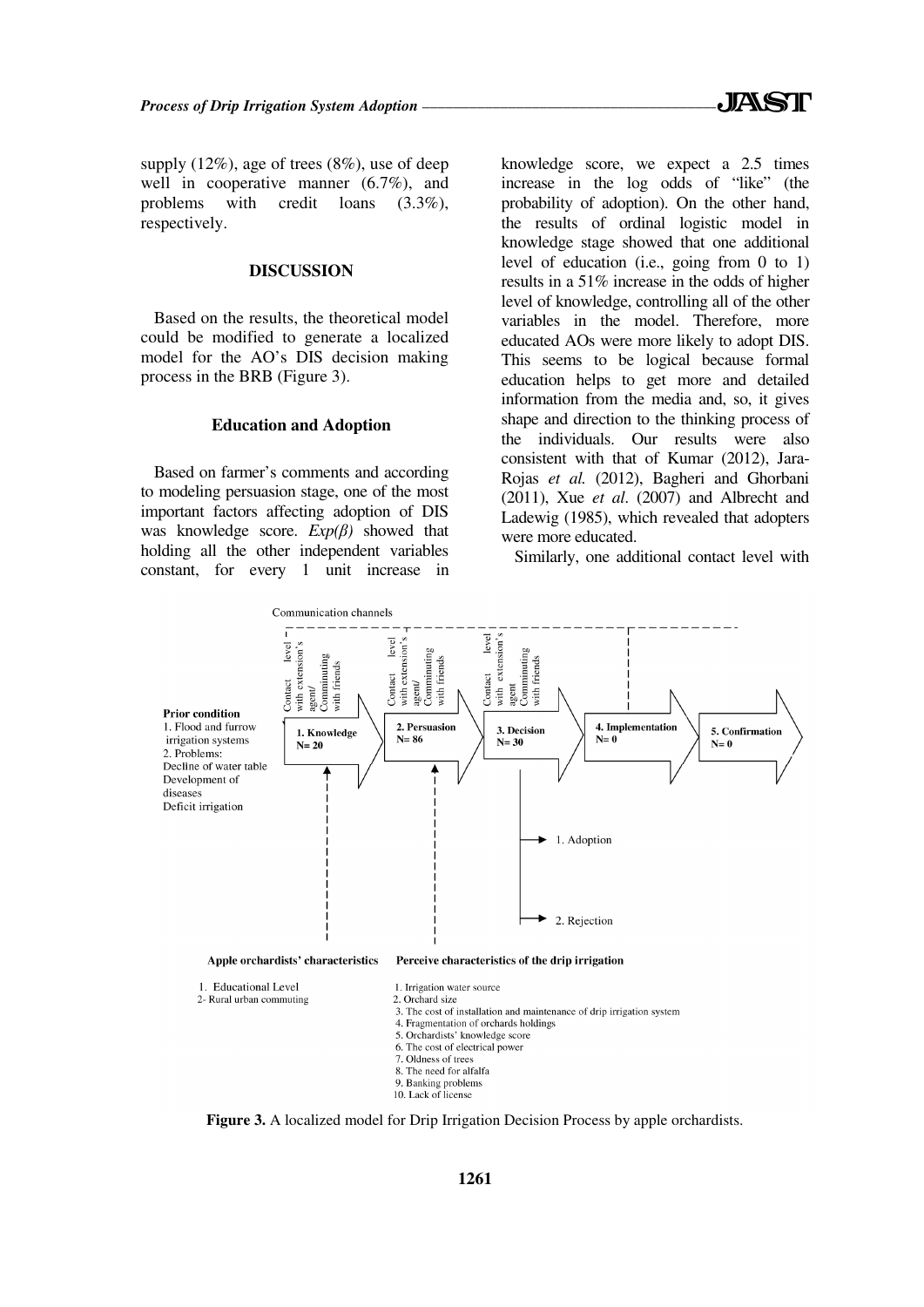

agricultural extension agents results in a 120% increase in those same odds. This may probably be due to the fact that more contact with them leads to getting more information about farm and related activities such as irrigation. This finding is similar to findings of Alcon *et al.* (2011), Bagheri and Ghorbani (2011), Xue *et al*. (2007), Kulecho and Weatherhead (2006), and Skaggs (2001).

Likewise, farmers who did not use friends and acquaintances (other farmers) as information source were 75% less likely than those who used them to have higher level of knowledge, controlling all of the other variables. This might be due to the fact that interaction with other farmers might help them to exchange their experience and promote knowledge about new technologies. The other result of modeling that is consistent with this result is that one additional rural-urban commute per month results in a 9.1% decrease in the odds of having higher level of knowledge, given that all of the other variables in the model are held constant. The logic for this finding is likely that the more communication with urban areas leads to longer distance from rural community and other farmers and, therefore, decrease in knowledge level. Our results were also consistent with findings of Kumar (2012), Bagheri and Ghorbani (2011), Xue *et al*. (2007), Kulecho and Weatherhead (2006) and Skaggs (2001) and Albrecht and Ladewig (1985).

#### **Persuasion and Adoption**

Perceived attributes of an innovation such as its relative advantage, compatibility, complexity, trial ability, and observability are especially important at persuasion stage (Rogers, 2003).

 $Exp(\beta)$  in persuasion modeling showed that holding all the other independent variables constant, for every 1 unit increase in orchard size, we expect a 1.924 times increase in the log odds of "like" (the probability of adoption). These findings prove to be logical because, as respondents indicated, the AOs who had bigger size orchards were resourceful financially to install and maintain the DIS. Furthermore, fragmentation of orchard holdings can reduce adoption rate, especially if number of holdings is high and far from each other. The reason is that fragmentation increases the cost of DIS. These factors are related to relative advantage attribute of DIS that the initial cost of DIS can affect its rate of adoption. This finding is in conformity with Kumar (2012), Alcon *et al.* (2011), Jara-Rojas *et al.* (2012), Bagheri and Ghorbani (2011), Skaggs (2001), Fishelson and Rymon (1989), and Albrecht and Ladewig (1985).

Another important barrier to adoption of DIS which related to compatibility attribute of DIS was the need for alfalfa. This need was vital for about one half of AOs because livestock raising was an income source for them. In addition, the manure produced by animals was used as organic fertilizer. Furthermore, some of AOs who disliked DIS had old apple trees. They believed that high need of old trees to water made the installation of DIS risky and, further, they feared that their trees might dry up. This finding was related to compatibility attribute of DIS and was in conformity with the finding of Shrestha and Gopalakrishnan (1993) that revealed plant cycle could affect adoption of DIS.

According to modeling persuasion stage as well as farmer's comments, the most important factor influencing adoption of DIS was "water source" that related to compatibility attribute of DIS. *Exp(*β*)* showed that the odds of AOs using semi deep well were 11.378 times the odds of AOs not using it. The results implied that by using semi deep well, conditions were suitable and affordable for installing DIS (the majority of farmers had water pumps and other equipment that were generally used in the semi deep wells for pumping water). Thus, it fits more closely with the AO's situation. On the other hand, because of high cost of electricity in pumping semi deep well, as well as decline of the water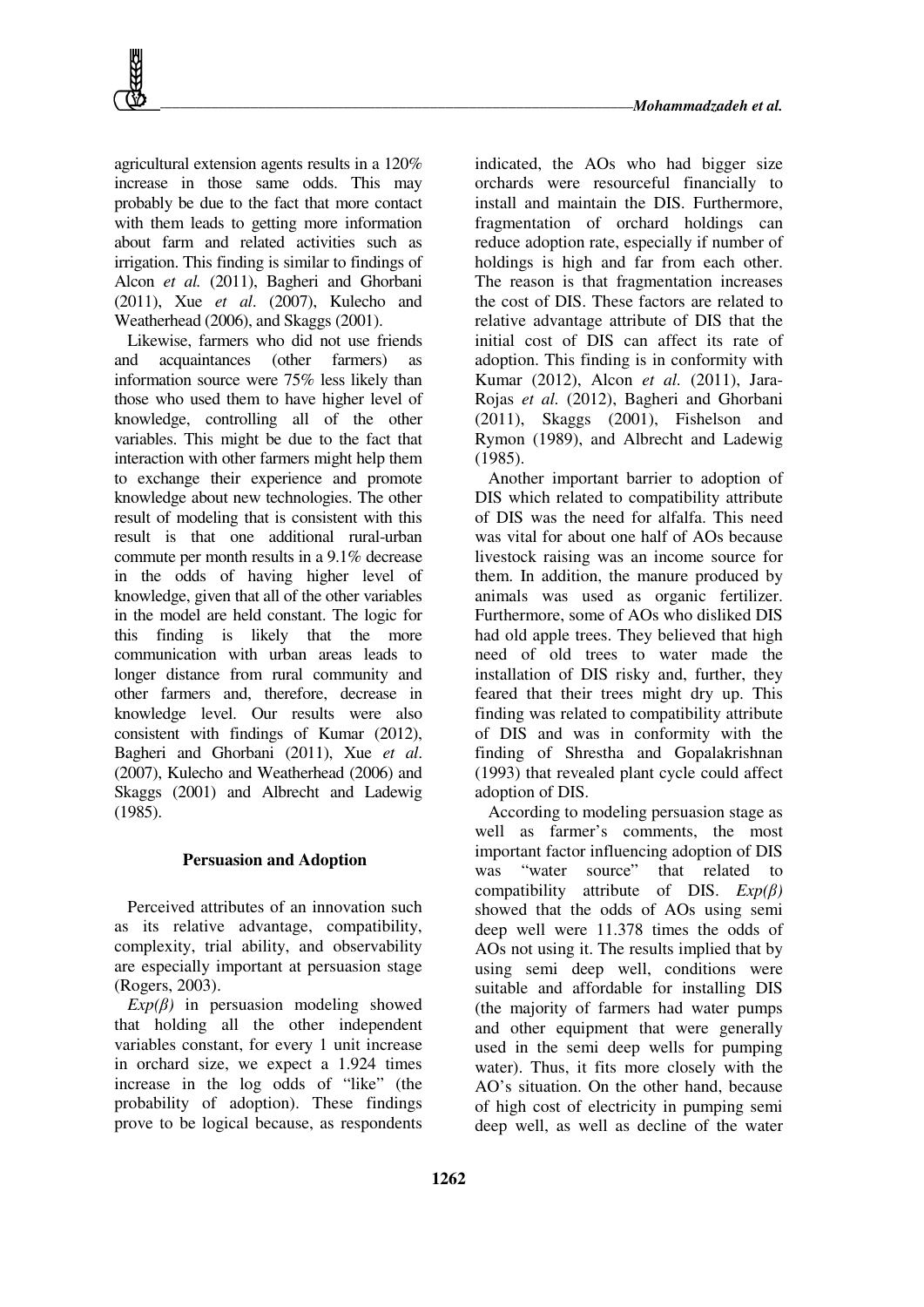table in recent years, AOs preferred to use DIS. Alcon *et al.* (2012) reported similar result indicating that the farmers with access to groundwater had a conditional probability of adoption which was greater than those who did not use groundwater. The AOs who used deep well have had suitable conditions for installing DIS as participatory manner if they are forced to installing DIS as a requirement for using well license. Due to availability of water in using river, AOs who used this source disliked DIS because it was not compatible with felt needs. These findings were in conformity with those of Skaggs (2001), Shrestha and Gopalakrishnan (1993), and Caswell and Zilberman (1986).

## **Feasibility of Adoption and Implementing DIS in the BRB**

The innovation decision process can just as logically lead to rejection decision as to adoption. It is possible for farmers to accept DIS only if they can get profit from its adoption. The AO's demographic and socioeconomic characteristics showed that they were mostly a population with weak socioeconomic status. Furthermore, considering the average orchard size, the majority of the AOs were categorized as small farmers and their orchards scattered in several holdings. Hence, two farm structure variables, namely, the small surface area and fragmentation of orchard holdings were the main barriers for adoption of DIS. In contrast, there is a potential that makes it worthwhile for adoption by about 60% of AOs using semi deep wells as irrigation water source. Of course, there are other barriers such as need to grow alfalfa, having aging trees, etc. that could be surmounted by education.

One way to cope with the inherent uncertainty about an innovation's consequences is to try out the new idea on a partial basis. The trial of new idea by a peer can substitute, at least in part, for the individual's own trial of an innovation. Therefore, establishment of DIS in demonstration farms can be quite effective in speeding up of the diffusion process, especially if the demonstrator is an opinion leader.

#### **CONCLUSIONS**

Increasing WUE is a key point for many developing countries in arid and semiarid areas. Undoubtedly, the technology for water-saving is very important but the extension and practice also need more attention for implementation of water-saving technology. Using an opinion survey, this paper modeled the adoption process and key factors influencing the adoption of DIS. This would be helpful to adjust ULC water management policy to promote sustainable development. Hence, several useful conclusions that provide insight into pathways to increase the adoption of DIS in BRB are as follow:

Firstly, to overcome the problems due to shortage of water, decline of water table, deficit irrigation and development of diseases (such as Apple Black Spot and white Root Rot), the adoption and implementation of DIS is essential for AOs. Of course, the conditions are suitable for the majority of AOs to adopt and implement the DIS since they have semi deep well and the related equipment. Hence, suitable efforts should be made for adoption of DIS.

Secondly, since the AOs are in a range of socioeconomic status and farm conditions, the types of low-cost and commercialized micro-irrigation technologies to be used for AOs should fit their situation. Particularly, when it is considered that the majority of AOs are smallholder with their orchard holdings generally scattered in several fragments, DIS can be more elaborate and costly than necessary. For examples, growers who are new to drip irrigation might want to start with a simple system on a small acreage.

Thirdly, based on the results, the average knowledge level of AOs regarding DIS was relatively low, while that knowledge is essential for adoption of DIS. Hence, considering the majority of AOs were ageing with low educational levels, the promotion of AOs' knowledge level by extension activities i.e. training by extension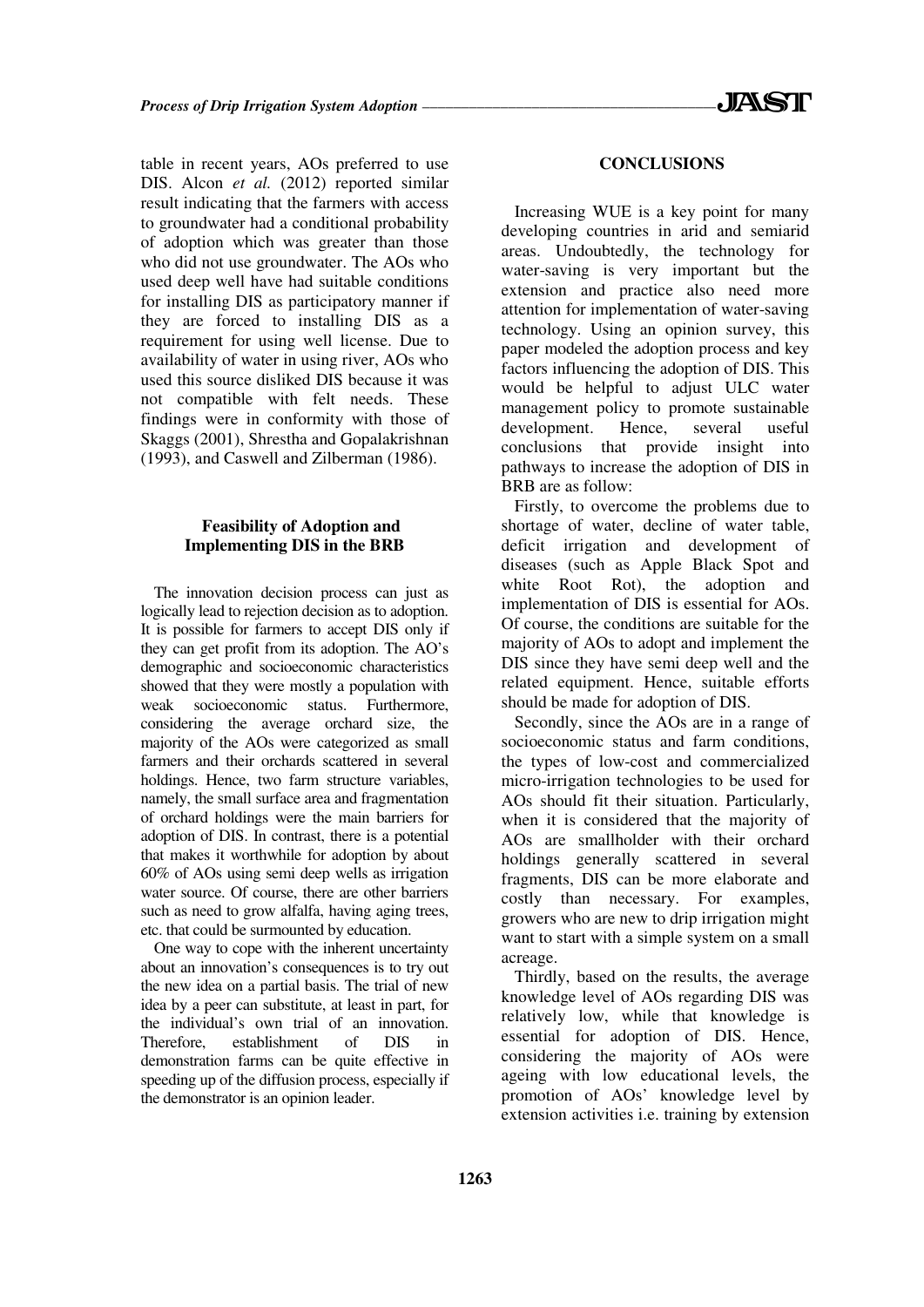agents, farmer-led extension, and establishment of demonstration farms, is essential for facilitation of adoption of DIS.

Forthly, the results also suggest the need for greater and comprehensive technical, political, and institutional support to facilitate adoption and use of DIS. Regarding the low economical status of many of farmers' households, the adoption of DIS must be accompanied with suitable incentives such as long-term and lowinterest rate loans.

#### **REFERENCES**

- 1. Abbasi, F., Heydari, N. and Sohrab, F. 2006. Water Use Efficiency in Iran Islamic Republic: Status, Challenges and Opportunities. In: "*AARINENA Water Use Efficiency Network*", (Eds.): Hamdan, I., Oweis, T. and Hamdallah, G.. *Proceedings of the Expert Consultation Meeting*, 26-27 November 2006, Aleppo, Syria, PP. 58-70.
- 2. Albrecht, E. and Ladewig, B. 1985. Adoption of Irrigation Technology: The Effects of Personal, Structural, and Environmental Variables. Department of Rural Sociology, Texas A & M University. Available at: http://www.ag.auburn.edu/auxiliary/srsa/pag es/Articles/SRS%201985%203%2026- 41.pdf
- 3. Alcon, F., de Miguel, M. and Burton, M. 2011. Duration Analysis of Adoption of Drip Irrigation Technology in Southeastern Spain. *Technol. Forecast. Soc. Chang.,* **(78):** 991–1001.
- 4. Bagheri, A. and Ghorbani, A. 2011. Adoption and Non-adoption of Sprinkler Irrigation Technology in Ardabil Province of Iran. *Afr. J. Agric. Res.,* **6(5):** 1085-1089.
- 5. Carmines, E. G. and Zeller, R. A. 1979. *Reliability and Validity Assessment*. Thousand Oaks, Sage, CA, PP.71.
- 6. Caswell, M. F. and Zilberman, D. 1986. The Effects of Well Depth and Land Quality on the Choice of Irrigation Technology. *Am. J. Agric. Econ.,* **68(4):** 798–811.
- 7. Douh, B. and Boujelben, A. 2011. A. Improving Water Use Efficiency for a Sustainable Productivity of Agricultural Systems Using Subsurface Drip Irrigation. *J. Agric. Sci. Technol.,* **B1:** 881-888
- 8. Fishelson, G. and Rymon, D. 1989. Adoption of Agricultural Innovations: The Case of Drip Irrigation of Cotton in Israel. *Technol. Forecast. Soc. Chang.,* **35(4):** 375– 382.
- 9. He, X. F., Cao, H. H. and Li, F. M. 2007. Econometric Analysis of the Determinants of Adoption of Rainwater Harvesting and Supplementary Irrigation Technology (RHSIT) in the Semiarid Loess Plateau of China. *Agric. Water Manage.,* **(89):** 243– 250.
- 10. He, X. F., Cao, H. H. and Li, F. M. 2008. Factors Influencing the Adoption of Pasture Crop Rotation in the Semiarid Area of China's Loess Plateau. *J. Sustain. Agr.,* **32:** 161-180
- 11. Hosmer, D. W. and Lemesho, S. 2000. *Applied Logistic Regression.* Second Edition, John Wiley and Sons, Hoboken, PP. 370.
- 12. Integrated Water Resources Management (IWRM), 2011. Urmia Lake Basin. Available at: http://www.wri.ac.ir/urmia/English/index.ht ml
- 13. Irans' Ministry of Agriculture. 2008. *Results of Survey Sample Horticultural Products*. Available at: http://www.maj.ir/portal/File/ShowFile.aspx ?ID=e9f5eb11-a6b6-43af-8fecaf236ae07c28
- 14. Jara-Rojas, R., Bravo-Ureta, B. E. and Diaz, J. 2012. Adoption of Water Conservation Practices: A Socio-economic Analysis of Small-scale Farmers in Central Chile. *Agric. Syst.,* **110:** 54–62.
- 15. Kohansal, M. R. and Rafeie, D. H. 2009. Choosing and Ranking Irrigation Methods and the Study of Effective Factors of Adoption in Khorasan Razavi Province in Iran. *Bulg. J. Agric. Sci.,* **15(1):** 67-76.
- 16. Kulecho, I. K. and Weatherhead, E. K. 2006. Adoption and Experience of Low-cost Drip Irrigation in Kenya. *Irrig. Drain.,* **(55):** 435– 444.
- 17. Kumar, D. S. 2012. Adoption of Drip Irrigation System in India: Some Experience and Evidence. *Bangladesh Development Studies,* **35(1):** 61-78.
- 18. Mirjat, M. S., Brohi, A. D., Shah, A. and Chandio, A. S. 2006. Performance Evaluation and Adoption of Trickle Irrigation in Water Scare Areas. Water Management and Soil Conservation in Semi-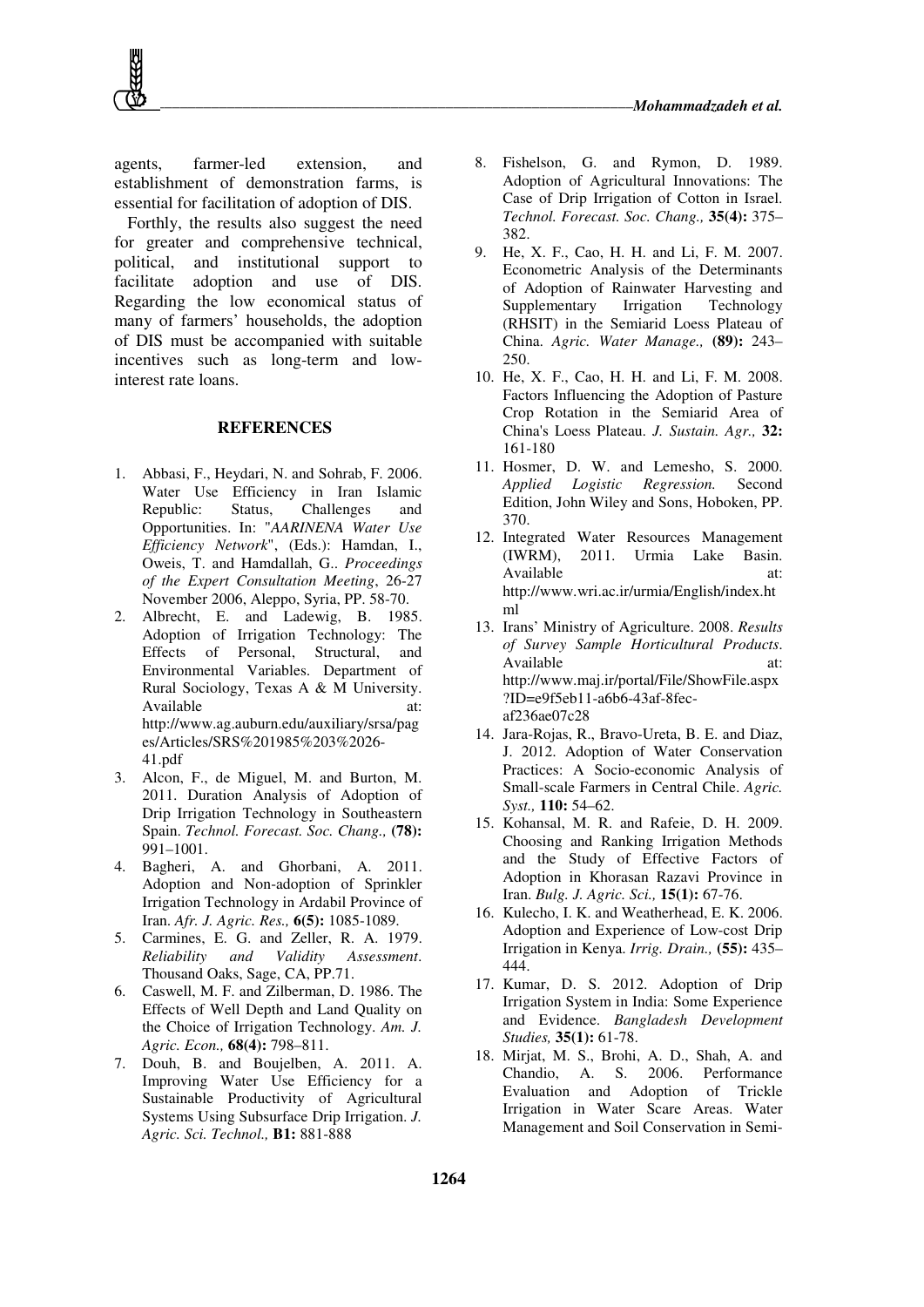- 19. Nyariki, D. M. 2009. Household Data Collection for Socio-economic Research in Agriculture: Approaches and Challenges in Developing Countries. *J. Soc. Sci.,* **19(2):** 91-99
- 20. Rogers, E. M. 2003. *Diffusion of Innovations*. Fifth Edition, Free Press, NewYork, PP. 576.
- 21. Ruttan, V. W. 1996. What Happened to Technology Adoption–diffusion Research? *Sociol. Ruralis,* **36(1):** 51–73.
- 22. Shrestha, R. B. and Gopalakrishnan, C. 1993. Adoption and Diffusion of Drip Irrigation Technology: An Econometric Analysis. *Econ. Dev. Cult. Chang.,* **41(2):** 407–418.
- 23. Skaggs, R. K. 2001. Predicting Drip Irrigation Use and Adoption in a Desert Region. *Agric. Water Manage.,* **51:** 125– 142.
- 24. Soccol, O. J., Ullmann, M. N. and Frizzone, J. A. 2002. Performance Analysis of a Trickle Irrigation Subunit Installed in an Apple Orchard. *Braz. Arch. Biol. Techn.,* **4:** 525-530.
- 25. Tabachnich, B. G. and Fidell, L. S. 2007. *Using Multivariate Statistics.* Fifth Edition, Allyn and Bacon, Boston, PP.1008.
- 26. U. S. Department of Agriculture, Foreign Agricultural Service (USDA-FAS). 2012. *Global Reservoirs and Lakes Elevation Database*. Available at: http://www.pecad.fas.usda.gov/cropexplorer /global\_reservoir/gr\_regional\_chart.cfm?regi onid=metu&reservoir\_name=Urmia
- 27. West Azarbayejan Regional Water Authority (WARWA). 2012. Rivers Statistic. Available at: http://www.agrw.ir
- 28. Xue, F. H., Huhua C. and Feng, M. L. 2007. Econometric Analysis of the Determinants of Adoption of Rainwater Harvesting and Supplementary Irrigation Technology (RHSIT) in the Semiarid Loess Plateau of China. *Agric. Water Manage.,* **(89):** 243– 250.

مدل سازي فرايند پذيرش سيستم آبياري قطره اي توسط باغداران سيب در حوضه آبريز رودخانه باراندوز درياچه اروميه

س. محمد زاده، ح. صديقي، غ. پزشكي راد

## چكيده

استفاده گسترده از سيستمهاي آبياري سنتي در حوضه آبريز درياجه اروميه منجر به استفاده بيرويه از آبهاي زيرزميني و سطحي شده است. هدف اين تحقيق مدلسازي فرايند پذيرش سيستم آبياري قطره اي از سوي باغداران سيب با بهره گيري از مدل پنج مرحله اي فرايند تصميم نوآوري را جرز مي باشد. جمع آوری داده ها با استفاده از روش پيمايش و ابزار پرسشنامه و تكنيك مصاحبه با ۱۳۶ باغدار سيب صورت گرفته است. نتايج نشان داد كه اولا،ً سطح دانش باغداران سيب در زمينه آبياري قطره اي نسبتاً پايين و اكثريت آنها در مراحل اوليه تصميم نوآوري هستند. دوم، با بهره گيري از رگرسيون لجستيك ترتيبي 3/ تا 36 درصد تغييرات سطح دانش با متغيرهاي سطح تماس با مروجين، ميزان رفت و آمد به شهر و نوع منابع اطلاعاتي قابل تبيين است. سوم، با استفاده از رگرسيون لجستيك دو وجهي 1/ 74 درصد شانس پذيرش آبياري قطره اي مي تواند توسط متغيرهاي نوع منبع آبياري، نمرات دانش و اندازه